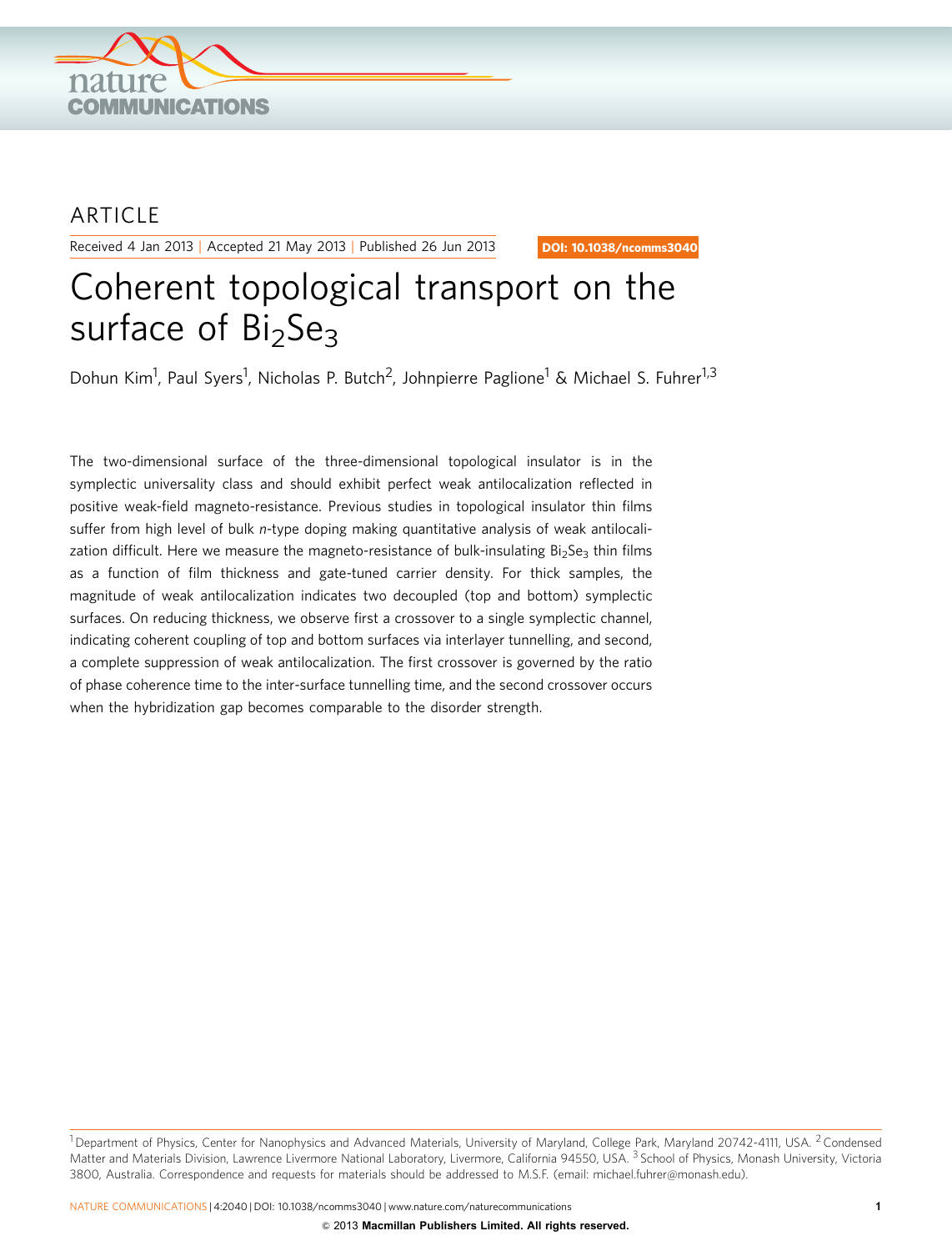<span id="page-1-0"></span>eak localization (WL) and weak antilocalization (WAL) describe corrections to the classical electrical conductivity of two-dimensional (2D) electron gases due to coherent interference of time-reversed paths. The 2D surface state of the three-dimensional strong topological insulator (TI) is fundamentally distinct from other  $2\overline{D}$  electron systems<sup>[1](#page-4-0)</sup> in that the Fermi arc encircles an odd number of Dirac points<sup> $2-8$ </sup>. The TI surface is in the symplectic universality class and uniquely among 2D systems remains metallic and cannot be localized by (time-reversal symmetric) disorder<sup>[9](#page-4-0)</sup>. In the absence of localization, the TI surface state is expected to exhibit perfect WAL described by, Hikami et al.<sup>[10](#page-4-0)</sup>:

$$
\Delta \sigma(H) = \alpha \frac{e^2}{\pi h} \left[ \ln \frac{H_0}{H} - \psi \left( \frac{1}{2} + \frac{H_0}{H} \right) \right] \tag{1}
$$

where  $H_0 = \hbar/4De\tau_0$  is a characteristic field related to the phase coherence time  $\tau_{\rm o}$  and diffusion constant D,  $\psi$  is the digamma function, and  $\alpha$  is the overall amplitude whose expected value for a single 2D channel is 1/2. However, WAL is sensitive to the competition between the phase coherence time  $\tau_{\omega}$  and other time  $scales<sup>11</sup>$  $scales<sup>11</sup>$  $scales<sup>11</sup>$ ; in TI thin films, carriers may scatter into additional conducting channels (from top to bottom surface, or into the conducting bulk). Moreover, in finite-size samples inter-surface coupling can destroy the topological protection<sup>[12–14](#page-4-0)</sup>, modifying the WAL behaviour. The question arises: at what size can a thin TI sample be treated as having decoupled topological surface states?

In contrast to previous studies of WAL in TI thin films<sup>15-22</sup> where strong surface to bulk scattering dominates inter-channel coupling, here we report WAL measurements in gate-tuned, bulkinsulating  $Bi<sub>2</sub>Se<sub>3</sub>$  thin films where we expect negligible surfacebulk scattering. We find that the WAL behaviour in TI regime is governed by the ratio of  $\tau_{\varphi}$  to the inter-surface tunnelling time  $\tau_t = h/2\Delta$ , where h is Planck's constant and  $\Delta$  is the hybridization gap induced by inter-surface tunnelling<sup>12,14</sup>. For thick films (17 nm),  $\tau_0/\tau_1$ <1 and we observe the signature of a true 2D topological metal: perfect WAL according to equation (1) with  $\alpha = \frac{1}{2} + \frac{1}{2} = 1$  corresponding to two decoupled TI surfaces each with  $\alpha = \frac{1}{2}$ . A thickness and doping-dependent crossover is

observed when  $\tau_{0}/\tau_{t} > 1$  to a regime where  $\alpha = \frac{1}{2}$ , indicating the coherent coupling of two TI surfaces. The result indicates that WAL is extraordinarily sensitive to sub-meV coupling between top and bottom topological surfaces, and the surfaces of a TI film may be coherently coupled even for thicknesses as large as 12 nm. For even thinner samples,  $\Delta$  becomes comparable to the disorder strength and the Berry's phase is completely randomized at low carrier density causing the suppression of WAL and WL, reflecting the loss of topological protection for strongly coupled surfaces.

#### Results

Characterization of  $Bi<sub>2</sub>Se<sub>3</sub>$  Hall bar devices. We study mechanically exfoliated  $Bi<sub>2</sub>Se<sub>3</sub>$  single crystals<sup>[23](#page-4-0)</sup> ranging in thickness from 5 to 17 quintuple layers (QL). Figure 1a shows a representative device (thickness 12 QL), where height profiles across the width direction of the 17, 12, 7 and 5 QL devices are shown in Fig. 1b. In order to achieve the topological transport regime, we employed molecular charge transfer p-type doping by thermal evaporation of 2,3,5,6-tetrafluoro-7,7,8,8-tetracyano quinodimethane, described previously<sup>[24](#page-4-0)</sup> (see also Methods, Supplementary Fig. S1, and Supplementary Note 1).

Figure 1c,d show the longitudinal resistivity  $\rho_{xx}$  and Hall carrier density  $n_H = 1/(eR_H)$  (where  $R_H$  is the Hall coefficient, and e is the elementary charge) of the devices at a temperature of 2 K as a function of back gate voltage  $V_{\rm g}$ . We measure  $n_{\rm H}$  in the range of  $2-7 \times 10^{12}$  cm<sup>-2</sup> at zero gate voltage. The carrier density in the topological surface state at the bulk conduction band edge is  $\sim 0.8-1.0 \times 10^{13}$  cm<sup>-2</sup>, hence the devices are close to the TI regime before application of a back gate voltage. Ambipolar electric field effects are indicated by the sharp peak of  $\rho_{xx}(V_g)$  and the sign change in  $n_H$  at the charge neutrality points ( $V_{g,0}$ , Fig. 1c dashed lines). The dependence of  $\rho_{xx}(V_{g,0})$  on temperature T in all of our devices, including 5 QL, shows metallic behaviour (see Supplementary Fig. S2), which is likely due to conduction through inhomogeneity-driven electron-hole puddles<sup>24,25</sup>. However, the thinnest (5 QL) device shows an anomalously large maximum  $\rho_{xx}(V_{g,0})$  of about 23 k $\Omega$ , which cannot be understood within the self-consistent theory for a Dirac band in the



Figure 1 | Characterization of Bi<sub>2</sub>Se<sub>3</sub> Hall bar devices. (a) Atomic force microscopy image of 12 QL Bi<sub>2</sub>Se<sub>3</sub> Hall bar device. (b) Height profiles along width directions of the devices used in this study. (c) Longitudinal resistivity  $\rho_{xx}$  and (d) sheet carrier density  $n_H$  determined from Hall measurement as a function of back gate voltage at the temperature of 2K for 17 (black), 12 (red), 7 (green) and 5 (blue) QL devices. The dashed lines show charge neutrality points.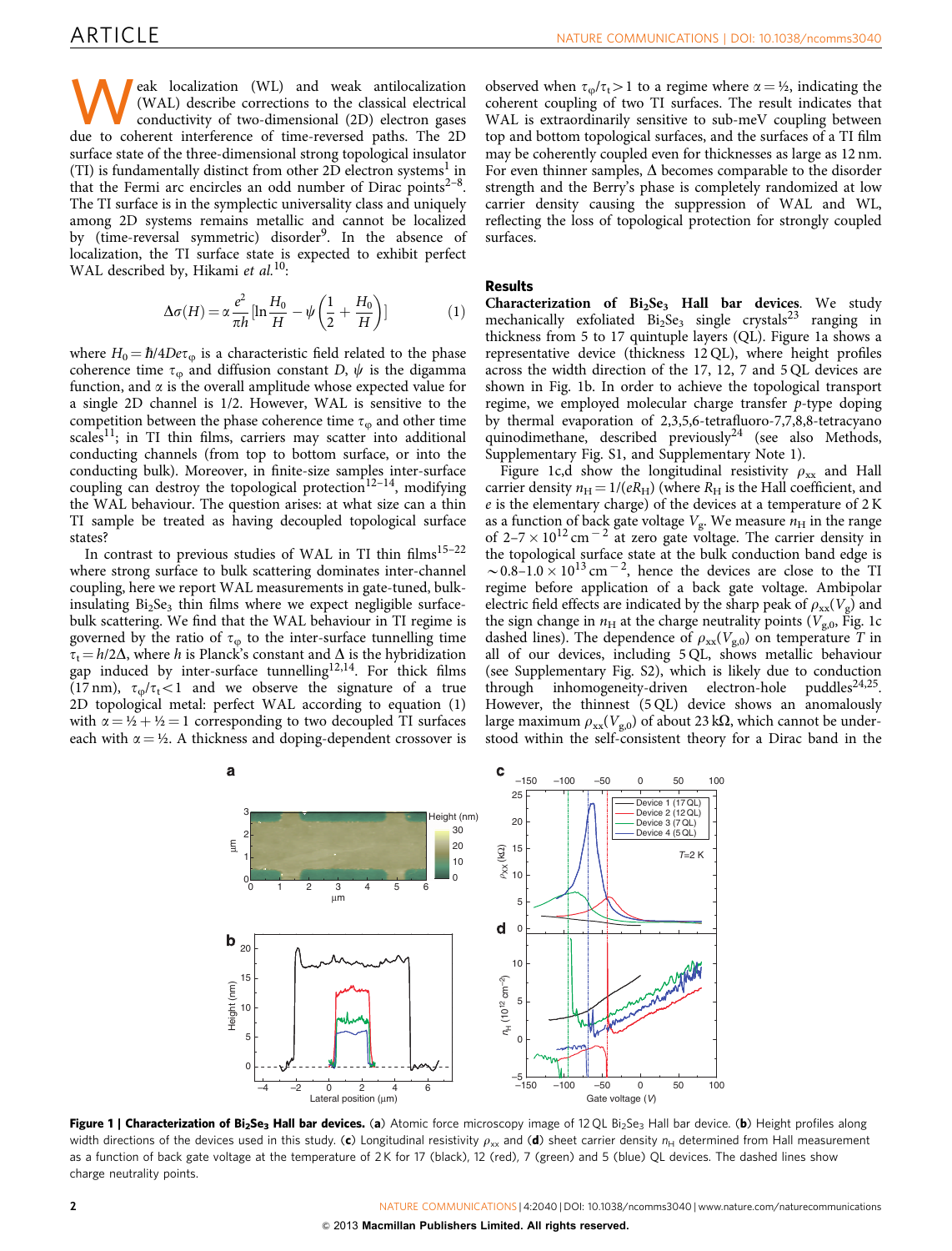presence of charge disorder<sup>[24,26,27](#page-4-0)</sup>, suggesting that the intersurface hybridization gap  $\Delta$  becomes important in determining the resistivity in this regime<sup>12</sup>. We note that true insulating behaviour (divergent  $\rho_{xx}$  as  $T\rightarrow 0$ ) is not observed for the 5 QL sample, but was previously observed for  $3$  OL Bi<sub>2</sub>Se<sub>3</sub> ([ref. 13](#page-4-0)). More work is needed to understand the  $\rho_{xx}$  maximum in the 5 QL sample (see Supplementary Note 2 for further discussion).

WAL in the topological transport regime. We now turn to discuss gate-tuned WAL behaviour in the TI regime. Figure 2 shows the magneto-conductivity  $\Delta \sigma(H)$  for all four devices. Curves are taken at similar carrier density  $n = C_g (V_g - V_{g,0})/e$ (where gate capacitance  $C_g \approx 11 \text{ nFcm}^{-2}$ ) ranging from  $\approx$  7  $\times$  10<sup>12</sup> cm  $^{-2}$  (*n*-type) to  $-2 \times 10^{12}$  cm  $^{-2}$  (*p*-type) except for the 17 QL device where only n-type carrier density (7 and  $2 \times 10^{12}$  cm $^{-2}$ ) could be observed due to relatively high initial doping. The data for the entire range of  $n$  and thickness can be fitted (dashed curves in Fig. 2) well with equation (1). The validity of equation (1) in the multichannel limit has been addressed in a number of previous studies<sup>[16,19,20,28](#page-4-0)</sup>, finding that equation (1), in particular the logarithmic correction term, provides a robust physical description of WAL behaviour even in the multichannel limit irrespective of the Drude conductivity of each channel<sup>20,28</sup>. Therefore,  $\alpha = m/2$  probes the number of channels m. Moreover, although crossover to WL was predicted<sup>[29](#page-4-0)</sup> in a gapped TI thin films (considered single 2D channel), further study of WAL in multi-channels including coherent coupling between channels<sup>28</sup>, as well as experimental observation in molecular beam epitaxy grown  $Bi<sub>2</sub>Se<sub>3</sub>$  [\(ref. 22\)](#page-4-0) points out that WL can be neglected down to  $\sim$  5 QL thickness. Our samples thus lie in the regime of dominant WAL.

Coupling of coherent transport in  $Bi<sub>2</sub>Se<sub>3</sub>$  surface states. [Figure 3](#page-3-0) shows the variation of  $\alpha$  obtained from the fit to equation (1) as a function of  $n$  for 17 (black), 12 (red), 7 (green) and 5 (blue) QL devices measured at 2 K. In all devices  $\alpha$  is close to 1/2 at high  $n \approx 8 \times 10^{12}$  cm<sup>-2</sup>, which we interpret as WAL in a single strongly coupled coherent channel<sup>15-17,19,20</sup> in the presence of surface to bulk scattering, as bulk states becomes energetically accessible (non-TI regime). Thus, we restrict the carrier density ranging  $n < 6 \times 10^{12}$  cm  $^{-2}$  for investigating WAL behaviours in TI regime. The dependence of  $\alpha$  on gate tuning shows very different behaviours depending on the thickness of the devices. The thickest device (17 QL) shows WAL consistent with two decoupled top and bottom topological surfaces  $(\alpha \approx 1)$ starting at moderate  $n \approx 6 \times 10^{12} \text{ cm}^{-2}$ , maintained down to the minimum accessible *n*. Similar variation of  $\alpha$  ranging from 0.7 to 1 was observed in Steinberg et  $al$ <sup>[20](#page-4-0)</sup>, with the application of top gate, and interpreted there as the decoupling of top surface and bulk (plus bottom) channels due to formation of bandbending-induced depletion layer. We do not rule out the possible contribution of bulk-surface scattering in 17 QL at high n. However, we note that this effect alone cannot explain the general behaviour of  $\alpha$  for low *n* and thinner devices. Notably, we identify two crossovers in the 12 QL device: we observe sharp transition of  $\alpha$  from  $\approx$  1/2 to  $\approx$  1 near  $n \approx$  1  $\times$  10<sup>12</sup> cm<sup>-2</sup> (*n*-type), and back to 1/2 at  $n \approx -1 \times 10^{12}$  cm  $^{-2}$  (p-type).  $\Delta \sigma(H)$  in our devices include a moderate contribution from (universal) conductance fluctuations (Fig. 2), as commonly observed in micro-fabricated  $Bi<sub>2</sub>Se<sub>3</sub>$  devices<sup>[16,21](#page-4-0)</sup>; the fluctuations are reduced by fitting to equation (1) over a large field range  $(0 \text{ T}, 0.8 \text{ T})$ . At the upper end of this field range, the magnetic length  $l_B = (\hbar/eH)^{1/2}$ becomes comparable to the electronic mean free path  $l_{\text{mfp}}$ , approaching the regime where equation (1) may not be valid. However, we verified that the effect of increasing the field fitting



**Figure 2 | WAL in the TI regime.** Magneto-conductivity  $\Delta\sigma$  as a function of perpendicular magnetic field H in  $(a)$ , 17,  $(b)$ , 12,  $(c)$ , 7 and  $(d)$ , 5 QL devices measured at 2 K at gate-induced carrier densities indicated in the legends. Dashed curves show least-square fits to equation (1). Zeros of all curves are offset by  $0.7 e^2/h$  for clarity.

range from (0 T, 0.02 T), where  $l_B \gg l_{\text{mfp}}$ , to (0 T, 1 T), where  $l_{\rm B} \gtrsim l_{\rm mfp}$  is only to reduce the fluctuations in  $\alpha$ , without changing the average value, and that conductance fluctuations result in variation in  $\alpha$  < 0.1 in a given thermal run (see Supplementary Fig. S3c and Supplementary Note 3). Moreover, we repeated similar WAL measurements at 2 K for the 12 QL device on five different thermal runs, where the conductance fluctuation contribution is randomized, and find that the crossovers are reproducible within the experimental uncertainty represented by the standard deviation determined from the repetitive measurements ([Fig. 3](#page-3-0), error bars). This transition is absent in the 7 QL device, where WAL in the entire range of  $n$  indicates a strongly coupled single channel ( $\alpha \approx 1/2$ ). Finally, at an even smaller thickness (5 QL), we observe strong suppression of WAL for  $-1 \times 10^{12}$  cm<sup>-2</sup> < n < 1  $\times$  10<sup>12</sup> cm<sup>-2</sup>, (inset of [Fig. 3,](#page-3-0) see also Fig. 2d).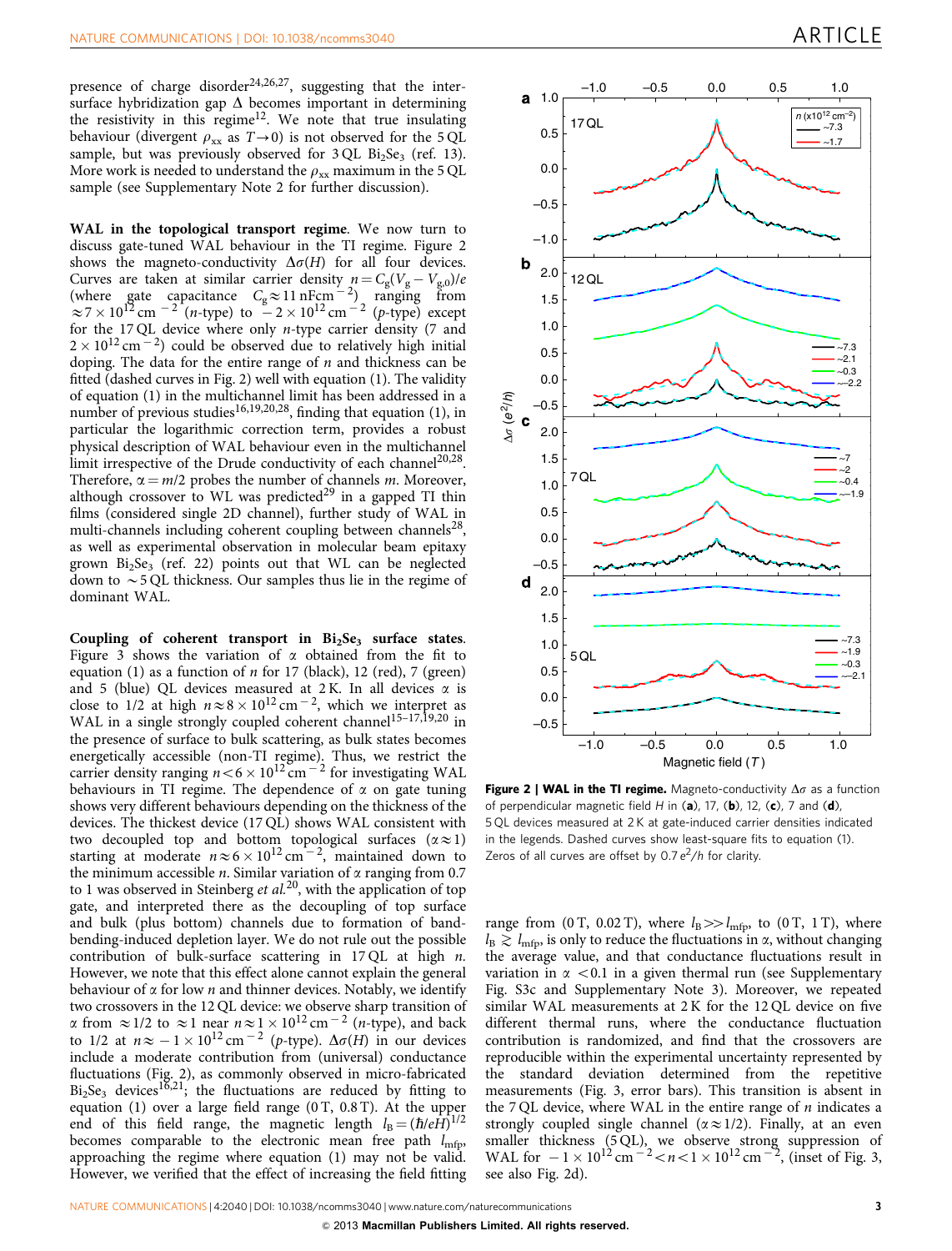<span id="page-3-0"></span>

Figure 3 | Coupling of coherent transport in  $Bi<sub>2</sub>Se<sub>3</sub>$  surface states. Variation of the amplitude of WAL  $\alpha$  as a function of 2D carrier density n for 17 (black square), 12 (red circle), 7 (green triangle) and 5 QL (blue triangle) thick devices measured at 2 K. For the 12 QL device, the error bars show standard deviations determined from WAL measurements taken at five different thermal runs. The inset shows detailed behaviour of suppression of WAL for 5 QL at small n.

Phase coherence time versus inter-surface tunnelling time. We now examine the coherence time  $\tau_{\varphi}$  and compare with the estimated interlayer tunnel time  $\tau_t$ . We estimate  $\tau_{\varphi} = \hbar / 4eDH_0$  from the fits to equation (1) and using  $D \! = \! \tau \, \nu_{\rm F}^2/2$  where Fermi velocity  $v_F \approx 3 \times 10^7$  cm s<sup>-1</sup> for Bi<sub>2</sub>Se<sub>3</sub> ([ref. 30](#page-4-0)), and the momentum relaxation time  $\tau$  is calculated from the measured  $\sigma(n)$ .  $\tau_t$ represents the characteristic time of transition (half the period Rabi oscillations) between localized states in two quantum wells with energy splitting  $\Delta$ , thus  $\tau_t = h/2\Delta$ . We estimate  $\Delta$  in Bi<sub>2</sub>Se<sub>3</sub> by fitting the existing experimental data<sup>[12](#page-4-0)</sup> to an exponentially decaying function. We estimated the range of  $\Delta(t)$  by including (1) sizable  $\Delta$  in 2,3,4 and 5 QL (upper bound) and (2) all data from 2 to 8 QL (lower bound) in the fit and obtained  $\Delta(t) = [992 \text{ meV}]e^{-0.67[t(\text{nm})]}$  and  $\Delta(t) =$ [879 meV] $e^{-0.62[t \text{ (nm)}]}$ . The resultant range of  $\Delta$  is 34.8–39.5, 9.1–11.44, 0.32–0.51 and 0.01–0.02 meV for 5, 7, 12 and 17 QL, respectively. (Theoretical calculations of finite-size effects in Bi<sub>2</sub>Se<sub>3</sub> predict systematically smaller  $\Delta$  at a given thickness and also suggest that  $\Delta$  shows oscillatory decaying behaviour<sup>[14](#page-4-0)</sup>, which do not seem to be observed in the previous work $^{12}$  $^{12}$  $^{12}$  or this work.)

Figure 4 shows the estimated  $\tau_{\varphi}$  (symbols) and  $\tau_t$  (hatched areas) as functions of  $n$  for the different thickness samples. Upon gate tuning,  $\tau_{\omega}$  changes by an order of magnitude ranging from  $\approx$  4 to  $\approx$  50 ps, and shows a sharp dip near  $n = 0$ . For the 17 QL device,  $\tau_{\text{o}}/\tau_{\text{t}} < 1$  in the entire range of *n*. In this limit, electrons on either surface lose coherence before scattering to the other, thus each surface acts as an independent coherent transport channel and  $\alpha \approx 1$ . In contrast, a crossover occurs from  $\tau_{\varphi}/\tau_t >> 1$  at high unipolar *n*- and *p*-type carrier densities to  $\tau_{\varphi}/\tau_t < 1$  near  $n = 0$  in the 12 QL device, which is consistent with the observed crossover from  $\alpha = \frac{1}{2}$  to  $\alpha = 1$  (Fig. 3). In the thinner device (7 QL), the condition  $\tau_{\varphi}/\tau_t >> 1$  is satisfied, and the two surfaces are strongly coupled ( $\alpha \approx 1/2$ ) for the entire range of *n*. The systematic tuning from coherent coupled to decoupled regimes upon variation of  $\tau_{\varphi}/\tau_{\rm t}$  confirms that interlayer tunnelling is the primary coherent coupling mechanism in the TI regime. As  $\tau_t$  is primarily determined from the thickness of Bi<sub>2</sub>Se<sub>3</sub> thin films, whereas  $\tau_{\varphi}$ can vary significantly depending on the sample quality, we expect



Figure 4 | Phase coherence time versus interlayer tunnelling time. Comparison of phase coherence time,  $\tau_{\varphi}$ , determined from fit to equation (1) and transport scattering time to interlayer tunnelling time,  $\tau_t$ , estimated from surface hybridization induced energy gap  $\Delta$  as a function of 2D carrier density n. Symbols are experimentally measured  $\tau_{\rm o}$  for 17 (black square), 12 (red circle), 7 (green triangle) and 5 QL (blue triangle) devices. The hatched areas with corresponding colours show estimated windows of inter-surface tunnelling time  $\tau_t$ .

that the decoupling crossover thickness is not universal but can occur in different thickness if the surface phase coherence can be modified. For instance, decreasing phase coherence of the surface electrons by addition of magnetic impurities<sup>[31](#page-4-0)</sup> should result in a reduced critical thickness above which decoupled coherent transport can be observed. In principle, temperature-dependent dephasing offers an additional opportunity to tune from coupled to decoupled surfaces. However, we observe weak dependence of the coherence time on temperature (see Supplementary Fig. S4 and Supplementary Note 4), which limits temperature as a parameter to control interlayer coherence. The weak temperature dependence of  $\tau_{\varphi}$  is observed elsewhere<sup>[21](#page-4-0)</sup> but not understood, though it suggests an extrinsic mechanism. If the lowtemperature decoherence can be improved, it may be possible to explore temperature-driven coherent coupling/decoupling of the TI surfaces.

The behaviour described above is in general consistent in the 5 QL device except near the Dirac point, where WAL is strongly suppressed. The suppression of WAL can be understood in terms of the expected change of Berry phase  $\theta_B = \pi(1 - \Delta/2E_F)$  in TIs<sup>[29,32](#page-4-0)</sup> as a function of  $\Delta$  and the Fermi energy  $E_F$ ;  $\theta_B$  is reduced from  $\pi$  when hybridization induced gap opens. Assuming a gapped Dirac dispersion  $E_F =$  $\frac{f_{\text{ref}}}{f_{\text{ref}}}$  $\sqrt{(\hbar v_F k_F)^2 + (\Delta/2)^2}$ , we estimate  $E_F \leq 52$  meV and  $\theta_B \leq 0.67\pi$  at  $|n| \leq 1 \times 10^{12}$  cm<sup>-2</sup>. This range of  $n$  is comparable to the electron-hole puddle density  $n^*\approx 0.5 \times 10^{12}$  cm<sup>-2</sup> per surface ([Fig. 1d](#page-1-0)), hence transport occurs through a landscape of electron and hole puddles with  $\theta_B$  spanning the entire range  $0 \leq \theta_B \leq \pi$ . It appears that in this regime of highly inhomogeneous Berry phase that both WAL and WL (expected as  $\theta_B \rightarrow 0$ ) are suppressed.

#### **Discussion**

In contrast to semi-classical Boltzmann transport in  $Bi<sub>2</sub>Se<sub>3</sub>$  TI films, where the signature of finite-size effect appear only in the ultrathin limit ( $\leq$  3 QL) ([ref. 13\)](#page-4-0), phase coherent transport offers an exquisitely sensitive probe of the hybridization of top and bottom transport channels, detecting a gap  $\Delta$  as small as 0.3 meV